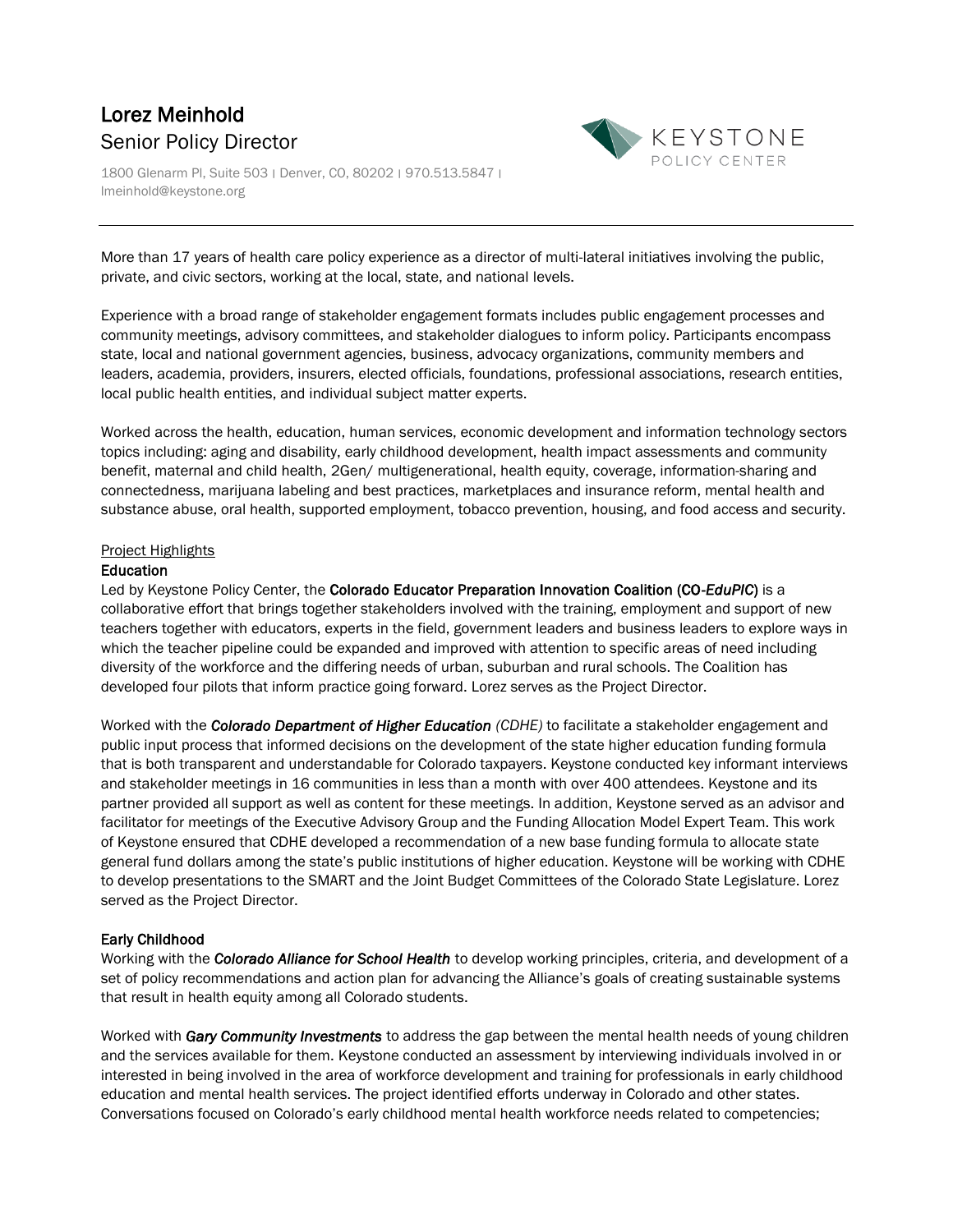pipeline development in Colorado, including identifying gaps and opportunities for improvement; the mental health endorsement; and promising practices. Presented the findings and facilitated a meeting of key stakeholders in early childhood and maternal mental health to refine the findings and develop a framework for future investments.

Worked with the *Rose Community Foundation* to develop a strategic plan for investments and work in early childhood mental health. This project includes working with key foundation staff, health and child and family development committee members, community leaders, and private donors to identify opportunities at a learning retreat and beyond to establish strategies on policy, collaboration, and funding (August 2014- present).

Partnered with *The Alliance for Early Success* to develop a Birth through Eight State Health Policy Framework – a roadmap to improve the health, learning, and economic outcomes for vulnerable young children. This project included working with key state and national experts and funders to identify key opportunities on issues that improve the healthy development and learning outcomes for kids as well as bring together health and early childhood communities. Lorez led the facilitation and planning of a meeting to establish strategies including policy direction, partnering ideas, and new ways to fund in this area with an emphasis on social determinants, health equity and social capital (January 2014 – May 2014).

Served as a Senior Advisor on early childhood to the *Clinton Global Initiative America (CGIA)* at its two annual meetings in Denver (2014 and 2015) and its meeting in Atlanta in 2016.

#### Aging

Serving as project manager for the legislatively created *Strategic Action Planning Group on Aging*. Colorado, which boasts one of the fastest-growing aging populations in the United States, is collaborative working to prepare for the needs of the state's growing aging population. The Planning Group is working to project the effects this demographic shift will have on the economy, workforce, businesses, market based products and services; state and local revenue budgets and fiscal policies; Medicaid and other safety-net programs and the collateral impact on other unrelated state programs; family caregiving and public and private options for long-term care, services and support; federal entitlement reforms; and transportation services and infrastructure. Colorado's strategic planning process, which Keystone is helping lead, is a model for other states to anticipate needs of aging populations. Serves as the Project Director.

Worked with the *Colorado Department of Public Health and the Environment (CDPHE)* to produce a Healthy Aging Plan. Older adults are a vital part of Colorado's urban, rural, and tribal communities. Their experiences, knowledge, and continuing contributions are assets to our state and communities alike. This Plan provides five key areas of focus and aims to make measurable improvements for older Coloradans. The plan was developed with input from CDPHE, partner state agencies, nonprofit organizations, local public health agencies, funders and advocates for older adults. Served as the Project Lead.

## Health

Working with *ASTHO and State Public Health Collaborative* to Improve Cardiovascular Health Outcomes by assisting on the development and selection of RFPs that seek to increase partnership between public health and private insurance payers.

Serves as the project manager of the *Colorado Commission on Affordable Health Care* which is a three-year commission created by the Colorado General Assembly's passage and Governor's signing of SB14-187. The Commission's mission is to ensure that Coloradans have access to affordable health care in Colorado. The Commission is charged with making recommendations to the General Assembly focused on evidence-based costcontrol measures, access to care, and quality health care improvement initiatives as well as the cost-effective expenditure of limited state moneys to improve the health of Colorado's population. Work includes process design, meeting facilitation and documentation, communication and outreach, drafting of annual reports to the General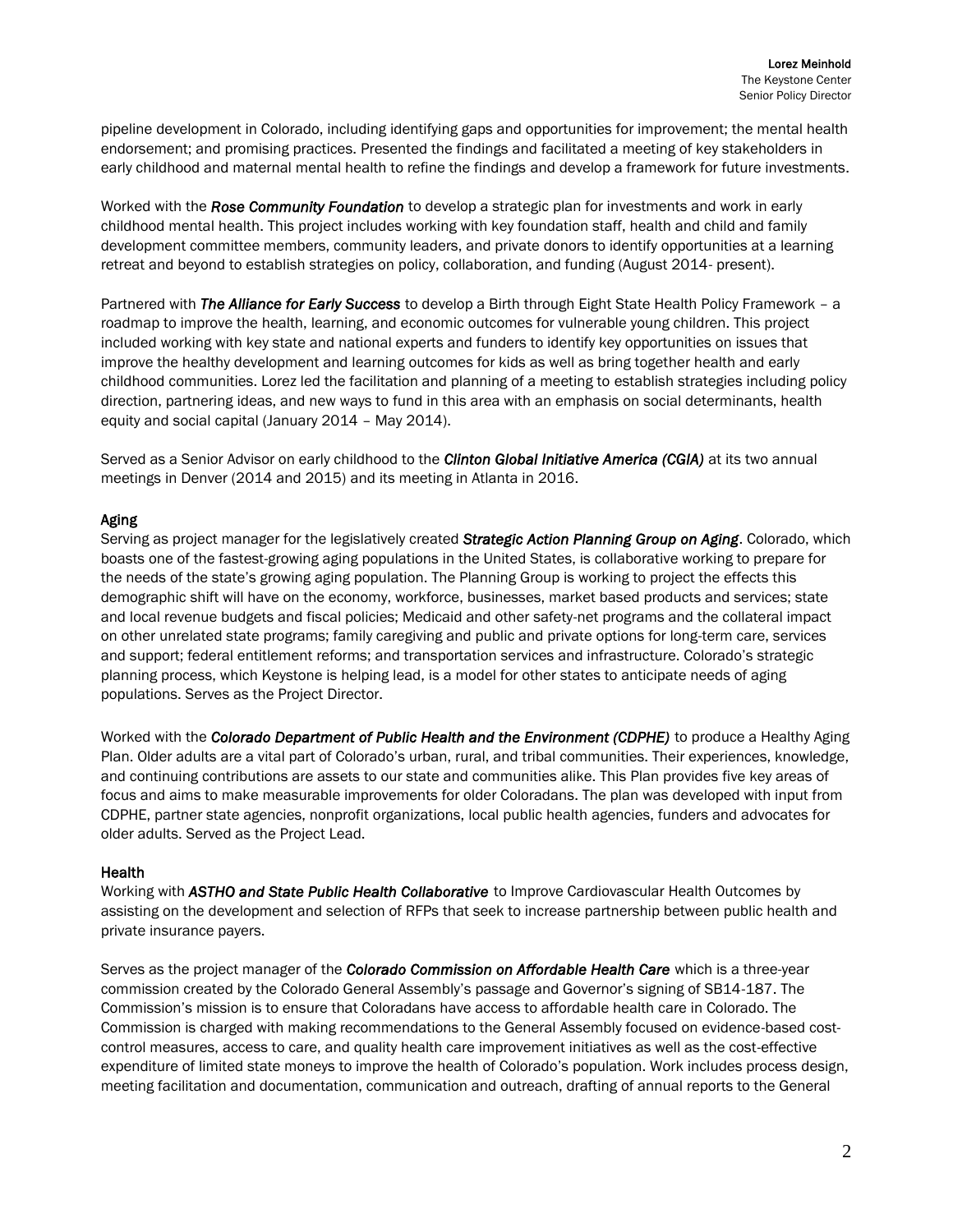Assembly, and the design and implementation of annual statewide public outreach meetings in each Congressional District.

Worked with *Children's Hospital Colorado, University of Colorado, School of Public Health,* to assist in the development and implementation of a process to engage stakeholders in a Health Impact Assessment (HIA) related to policy and community benefit. Served as the Project Lead.

Worked with *ASTHO and various CDC offices* and programs to assess policies, practices, and legal barriers (actual or perceived) that affect state health agency access to electronic health records (EHRs) from remote locations in the event of investigating an infectious disease outbreak. Designed and implemented a qualitative study relying on interviews of representatives of health departments and healthcare facilities in twelve states, developed a webbased toolkit providing best practices and other guidance to key stakeholders regarding EHR access, and designed and facilitated a national meeting to elicit feedback from public health professionals on a draft toolkit.

#### Substance Use Disorders

Keystone partnered with the Colorado Behavioral Healthcare Council and substance abuse providers to conduct a statewide needs assessment related to Colorado's substance abuse disorder services. Keystone conducted research and interviewed key stakeholders, conducted 10 statewide meetings, and engaged over 500 people in a survey to determine what funded substance abuse disorder services were supported in Colorado; what services are needed, the challenges involved in providing those services; and the barriers people encounter to accessing them. Keystone's work resulted in [recommendations to inform public policy strategie](https://www.keystone.org/wp-content/uploads/2017/03/Keystone-SUD-final.pdf)s to strengthen Colorado's [efforts to address substance abuse in the state](https://www.keystone.org/wp-content/uploads/2017/03/Keystone-SUD-final.pdf). Served as the Project Director.

#### **Publications**

- Bridging The Divide: Addressing Colorado's Substance Use Disorder Needs, Managed Service Organizations and CBHC, February 2017.
- 2015, 2016, 2017 Colorado Commission on Affordable Health Care Reports to the Legislature.
- 2015 Healthy Aging Plan, Colorado Department of Public Health and the Environment, June 2016.
- State Policies that Support the Intersection Between Health and Early Learning, Alliance for Early Success, October 2014.
- Implementing Health Care Reform: A Roadmap for Colorado, State of Colorado, December 2010.

## **Employment**

## The Keystone Center, Senior Policy Director

Keystone, Colorado (January 2014 – Present)

- Assist in all aspects of project management, stakeholder engagement and facilitation related to health, and education policy.
- Manage a team of Keystone associates to deliver needed services.

## Colorado Department of Health Care Policy and Financing, Deputy Executive Director/Director of Community Partnership Office

Denver, Colorado (October 2012 – December 2013)

- Established and advanced the efforts of the department especially in implementing and integrating reform efforts, and focuses on building and managing community partnerships that integrate department strategies and activities with statewide and national initiatives.
- Responsibility for the legal, community relations, and grants department.
- Served as the Director of the SIM project during the six-month planning phase.
- Served as the lead deputy director for the department.

## Office of Governor John Hickenlooper, Senior Policy Director

Denver, Colorado (January 2011 – October 2012)